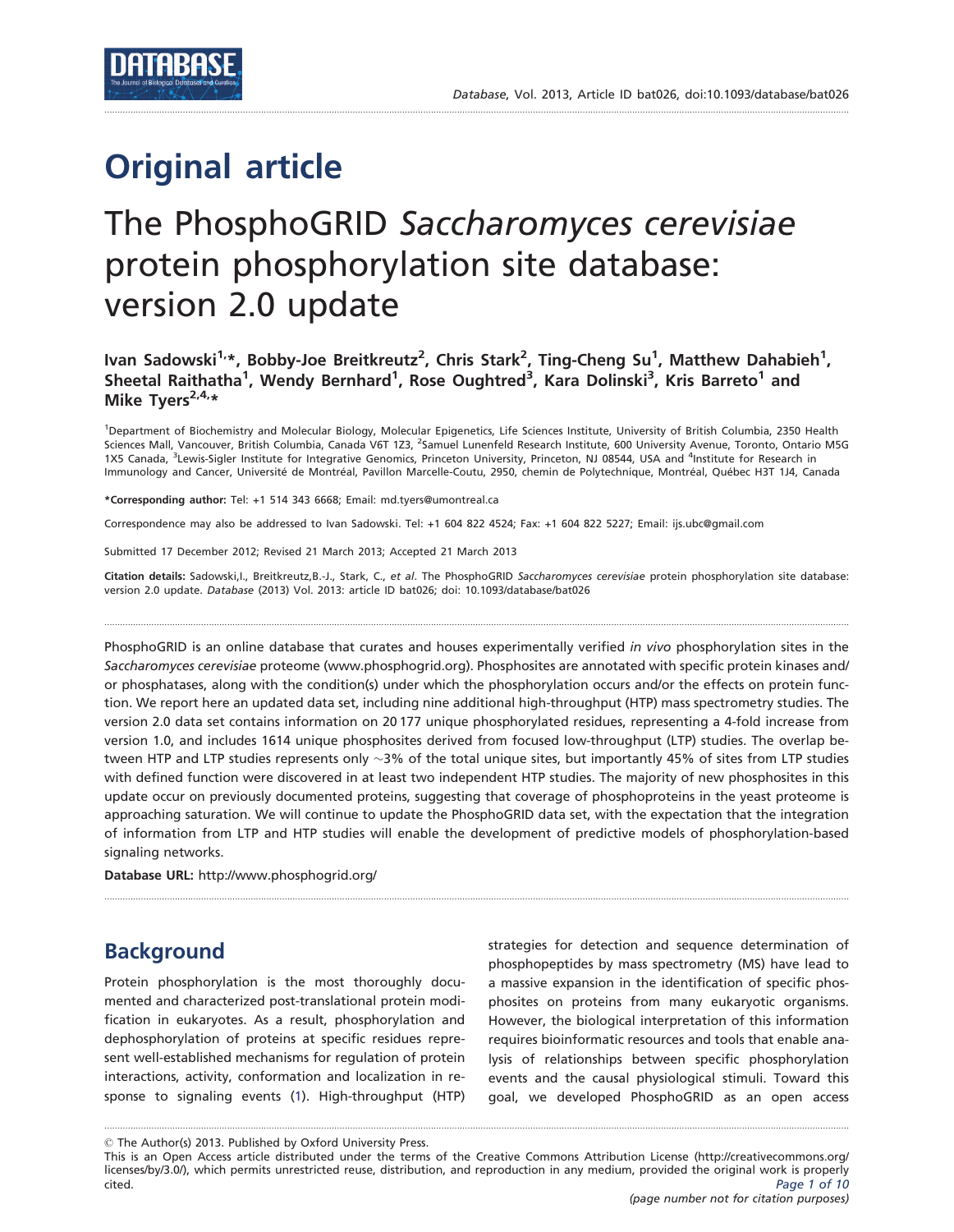database of experimentally verified in vivo protein phosphorylation sites focused on the model eukaryote Saccharomyces cerevisisae [\(2\)](#page-8-0).

PhosphoGRID incorporates data from HTP MS phosphoproteomics studies in addition to focused low-throughput (LTP) analyses of individual proteins or complexes. Salient features of the database include documentation of each in vivo phosphorylation site by a defined hierarchy of experimental evidence codes, linkage of phosphorylation sites with experimentally defined protein kinases and/or phosphatases, annotation of specific condition(s) under which the phosphorylation event occurs and a description of the effect(s) that phosphorylation has on protein function. We have also documented the effects of known specific regulatory subunits for protein kinases and phosphatases, which regulate phosphorylation or dephosphorylation, respectively. Information on any substrate, protein kinase or phosphatase in PhosphoGRID can be obtained through the webbased search interface. Phosphosites are highlighted as red text on protein substrates in a sequence-based viewer. A summary of evidence for the phosphorylation event, as well as the specific condition(s) it occurs under, appears on mouse-over of the phosphosite. Consensus sequences for a limited number of protein kinases [\(3](#page-8-0)), which overlap verified phosphosites, are indicated in blue text on the phosphoprotein sequence. Information relating to specific protein kinases and phosphatases are also displayed in table format below the protein sequence information. All records are cross-referenced with the BioGRID interaction database ([2](#page-8-0)), the Saccharomyces Genome Database (SGD) ([4](#page-8-0)) and the NCBI protein database [\(5\)](#page-8-0), and hyperlinks are provided to original articles in PubMED. Additionally, SGD now provides direct links to PhosphoGRID records within the protein information section of each gene summary page [\(6](#page-8-0)). All of the data within PhosphoGRID are freely available for download in text file format. An online submission form allows users to contribute unpublished or newly published information. Comments, corrections and/ or clarifications regarding PhosphoGRID can be sent to admin@phosphogrid.org. Since its introduction in 2010, PhosphoGRID has become one of the five most visited online databases by the Saccharomyces research community, along with SGD [\(6\)](#page-8-0), Yeastract [\(7\)](#page-8-0), CYGD-MIPS [\(8](#page-8-0)) and BioGRID ([9](#page-8-0)).

# Overview of the PhosphoGRID version 2.0 data set

The initial version of PhosphoGRID (version 1.0) included phosphosites annotated from articles published before the end of 2009, based on a standard PubMed query to retrieve candidate publications [\(2\)](#page-8-0). PhosphoGRID version 2.0 expands the data set with results from new articles

.............................................................................................................................................................................................................................................................................................

published up to June of 2011, representing an additional 190 publications, including nine articles that report HTP analysis of the budding yeast phosphoproteome by MS. The additional HTP data sets comprise analysis of rapamycin-sensitive phosphorylation ([10](#page-8-0), [11](#page-8-0)), Cdk1-dependent phosphorylation ([12](#page-8-0)), phosphorylation on protein kinases, phosphatases and their associated interaction partners ([13](#page-8-0)), in addition to phosphosites that accumulate during osmotic stress response [\(14](#page-8-0)), DNA damage ([15](#page-8-0)) and perturbation of N-acetyltransferase expression [\(16\)](#page-8-0) or disruption of genes encoding 124 different protein kinases and phosphatases [\(17\)](#page-8-0). We also performed additional searches of the published yeast literature with broader terms to identify articles that may have been omitted in version 1.0; from this effort we examined an additional 305 articles in detail that were published as early as 1976. Cumulatively for PhosphoGRID versions 1.0 and 2.0, we have examined the abstracts of 5143 articles that included keywords relating to phosphorylation. Of these publications, 1008 were judged to contain potential information pertaining to phosphorylation of specific residues, and all of these were examined in full detail. Of this latter subset, 553 articles provided documentation of specific phosphorylated residues in vivo.

The updated data set in version 2.0 contains information on 20 178 unique phosphorylated residues, representing a 4-fold increase from version 1.0 ([Table 1](#page-2-0)). The vast majority of additional unique sites are derived from the nine additional HTP studies, and the combined total number of sites from HTP analysis has increased to 19 159. Importantly, PhosphoGRID version 2.0 also contains 1614 unique phosphosites derived from LTP studies, which represents a 2-fold increase from version 1.0 [\(Table 1](#page-2-0)). Of these, 327 sites are recorded from articles published since the end of 2009, with an additional 437 unique LTP sites derived from articles published before 2010 that were overlooked in our initial literature search [\(2](#page-8-0)).

Approximately 850 total unique sites were recorded from LTP publications in version 1.0 of the PhosphoGRID [\(2](#page-8-0)). Many additional sites, representing 20% of the total LTP sites in version 2.0, are derived from articles published in only 15 months following the release of version 1.0. One factor that has contributed to the acceleration in documentation of phosphosites from LTP studies is the increased use of MS analysis of phosphopeptides from proteins or protein complexes purified from yeast. Analysis of phosphorylation by this strategy often results in identification of numerous phosphorylation sites, some of which may not contribute to an obvious function or phenotype. Several examples from the current update include analysis of the minichromosome maintenance (MCM) replicative helicase complex [\(18\)](#page-8-0), the Atg1 protein kinase [\(19,](#page-8-0) [20\)](#page-8-0) and the Sld2/Sld3 replication factors ([21](#page-8-0)). An additional parameter that has contributed to prolific documentation of phosphosites in LTP studies is the production of mutants that bear multiple amino acid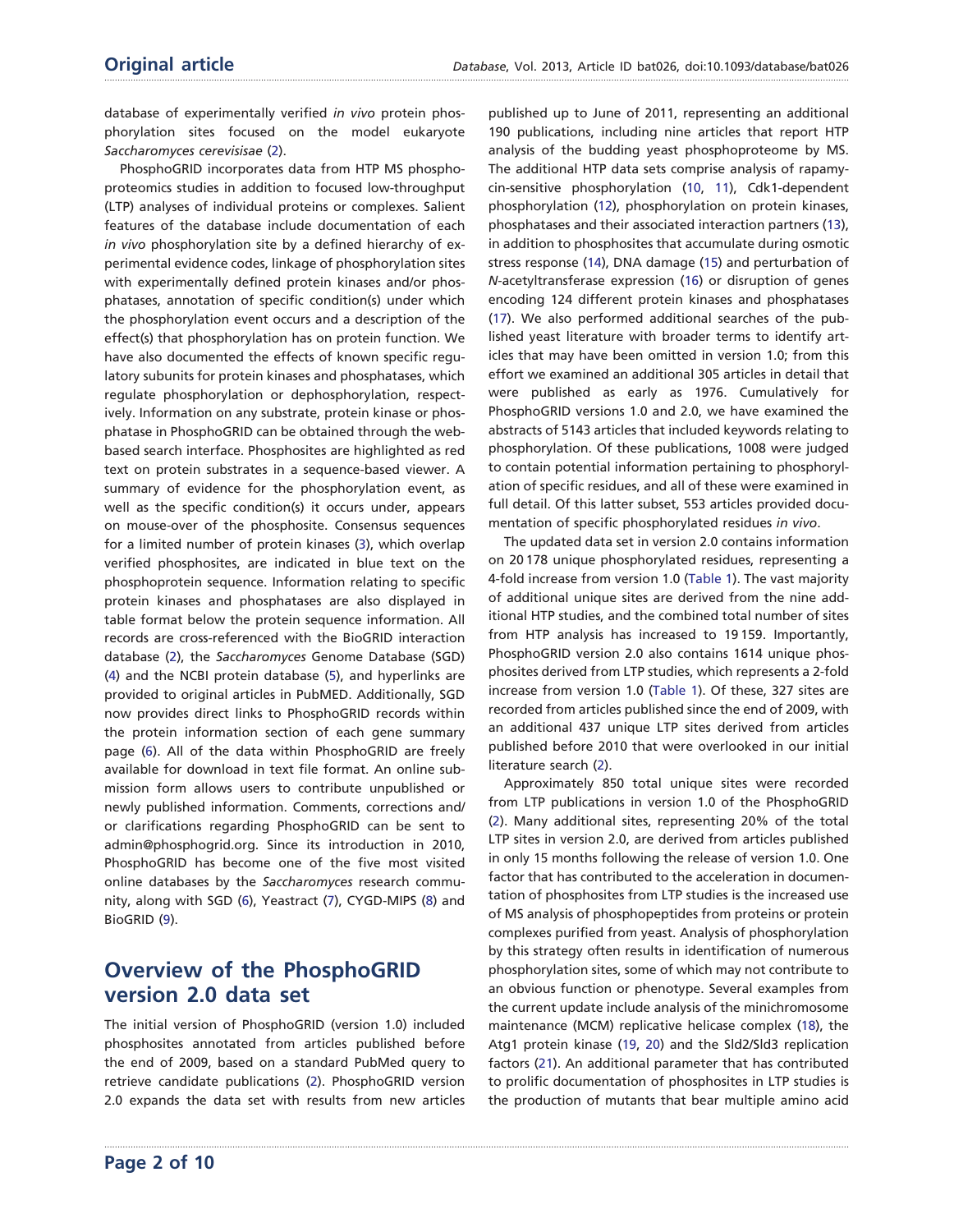<span id="page-2-0"></span>Table 1. Overview of the expanded data set in PhosphoGRID 2.0

| PhosphoGRID version          | V 1.0 | V <sub>2.0</sub> | Increase <sup>a</sup> |
|------------------------------|-------|------------------|-----------------------|
| Total phosphoproteins        | 1495  | 3188             | 2.1                   |
| Total unique sites           | 4965  | 20178            | 4.1                   |
| Total HTP sites <sup>b</sup> | 4263  | 19 15 9          | 4.5                   |
| Total LTP sites <sup>c</sup> | 851   | 1614             | 1.9                   |
| Overlap HTP/LTP <sup>d</sup> | 149   | 584              | 3.9                   |
| % Overlap <sup>e</sup>       | 3.00  | 2.90             | 1.0                   |
|                              |       |                  |                       |

<sup>a</sup>Fold difference between PhospoGRID version 2.0 relative to 1.0. <sup>b</sup>Total number of unique phosphosites identified from HTP MS studies.

<sup>c</sup>Total number of unique phosphosites identified by low LTP analysis of single proteins or protein complexes.

dUnique sites in common between HTP and LTP studies.

<sup>e</sup>The percentage of sites with overlap between the HTP and LTP data sets relative to the total number of unique sites in PhosphoGRID.

substitutions as a means to identify potential phosphorylated residues. Such mutants may be designed to eliminate multiple phosphorylation sites for specific protein kinases based on similarity to a consensus motif, or to eliminate a cohort of sites identified by MS or phosphorylated peptide arrays. In one such example, 38 sites of Sld3 were simultaneously eliminated to uncover a role for Rad53 in replication control [\(21\)](#page-8-0). In many instances, however, follow-up studies to pinpoint relevant phosphorylation sites(s) have yet to be carried out, such that functional assignment is ambiguous. Nevertheless, because these results constitute evidence for phosphorylation *in vivo*, we have recorded each of the residues where mutations were made in attempts to deduce functional phosphorylation sites. For potential phosphorylation sites from these types of studies, we have included a mouse-over note on the protein sequence that describes the effect(s) produced by the multiple-site mutation. For example, a Rec8 mutant with 24 point mutations of potential casein kinase 1 (CK1) and Cdc7 kinase (Dbf4 dependent kinase (DDK)) sites eliminated detectable phosphorylation of Rec8 protein and produced a discernable phenotype ([22](#page-8-0)). Each of the mutated residues on Rec8 is annotated with the statement 'the Rec8-24A mutant protein resists removal from chromatin and degradation at the metaphase I-to-anaphase I transition and prevents conversion of bivalent chromosomes to dyads'. Similar entries were included for Rim101 ([23](#page-8-0)), Slx4 [\(24\)](#page-8-0), Zip1 ([25](#page-8-0)), Red1 ([26\)](#page-8-0), Maf1 [\(27\)](#page-8-0), Sld3 [\(21](#page-8-0)) and Dbf4 [\(28\)](#page-8-0). Finally, several phosphoproteins, including Rpo21 and Spt5, have C-terminal domains (CTD) with multiple repeats of phosphorylated sequences. Rpo21 is the largest catalytic subunit of RNA Polymerase II and bears a CTD

composed of 26 repeats with the consensus YSPTSPS. Serines 2, 5 and 7 [\(29–32](#page-8-0)) are known to be phosphorylated, as detected with antiphosphopeptide antibodies, but it has not been established whether each of the serines within all 26 repeats are phosphorylated in vivo. Similarly, the transcriptional elongation factor Spt5 has 15 C-terminal repeats with the consensus S(T/A)WGG(Q/ A), on which phosphorylation has been detected by anti-phosphopeptide antibodies and MS [\(33\)](#page-9-0). However, like the CTD of Rpo21, it has not been established whether all 15 of the serines are phosphorylated in vivo. Consequently, the Rpb1 and Spt5 repeat phosphorylation sites have added 41 new LTP sites to the version 2.0 update, but with the caveat that specific phosphorylation of all of these residues has not been verified.

# Comparison of LTP and HTP data sets

The overlap between phosphosites in LTP versus HTP data sets provides an important benchmark for HTP methods and facilitates the application of HTP data in hypothesis generation. In the version 1.0 data set of PhosphoGRID, we recorded 149 sites in common between the HTP and LTP data sets, which represented  ${\sim}3\%$  of the total unique phosphosites in the database (Table 1). For the version 2.0 update, we have added  $\sim$ 14500 additional unique phosphosites from HTP studies. Given the finite number of unique sites within the yeast phosphoproteome, we expected that as the number of HTP sites increased a corresponding increase in the number of unique sites in common with the LTP data set should occur. However, despite an additional  $\sim$ 800 unique sites derived from LTP studies, the number of sites in common between the HTP and LTP studies remained at only  $\sim$ 3% of the total unique sites in version 2.0 of the database (Table 1). The Phospho.ELM database also records phosphorylation sites from both LTP and HTP studies, although without a focus on an individual species. Interestingly, the most recent update of Phospho.ELM (version 9.0) reported >45 000 unique sites, but with only 846 sites in common between LTP and HTP data sets, which represents  $\sim$ 2% of the total unique sites ([34](#page-9-0)). To date, the incidence of sites discovered by LTP studies relative to HTP approaches appears similar across species, and while constrained by the amount of LTP data, the limited overlap poses a conundrum in the interpretation of HTP data.

Within the LTP data set, phosphorylation of a significant number of residues have been confirmed by multiple experimental techniques, represented by different evidence codes ([Table 2](#page-3-0)). A summary of the number of different evidence codes for each unique site in PhosphoGRID is provided in [Supplementary Table S1](http://database.oxfordjournals.org/lookup/suppl/doi:10.1093/database/bat026/-/DC1). Phosphorylated residues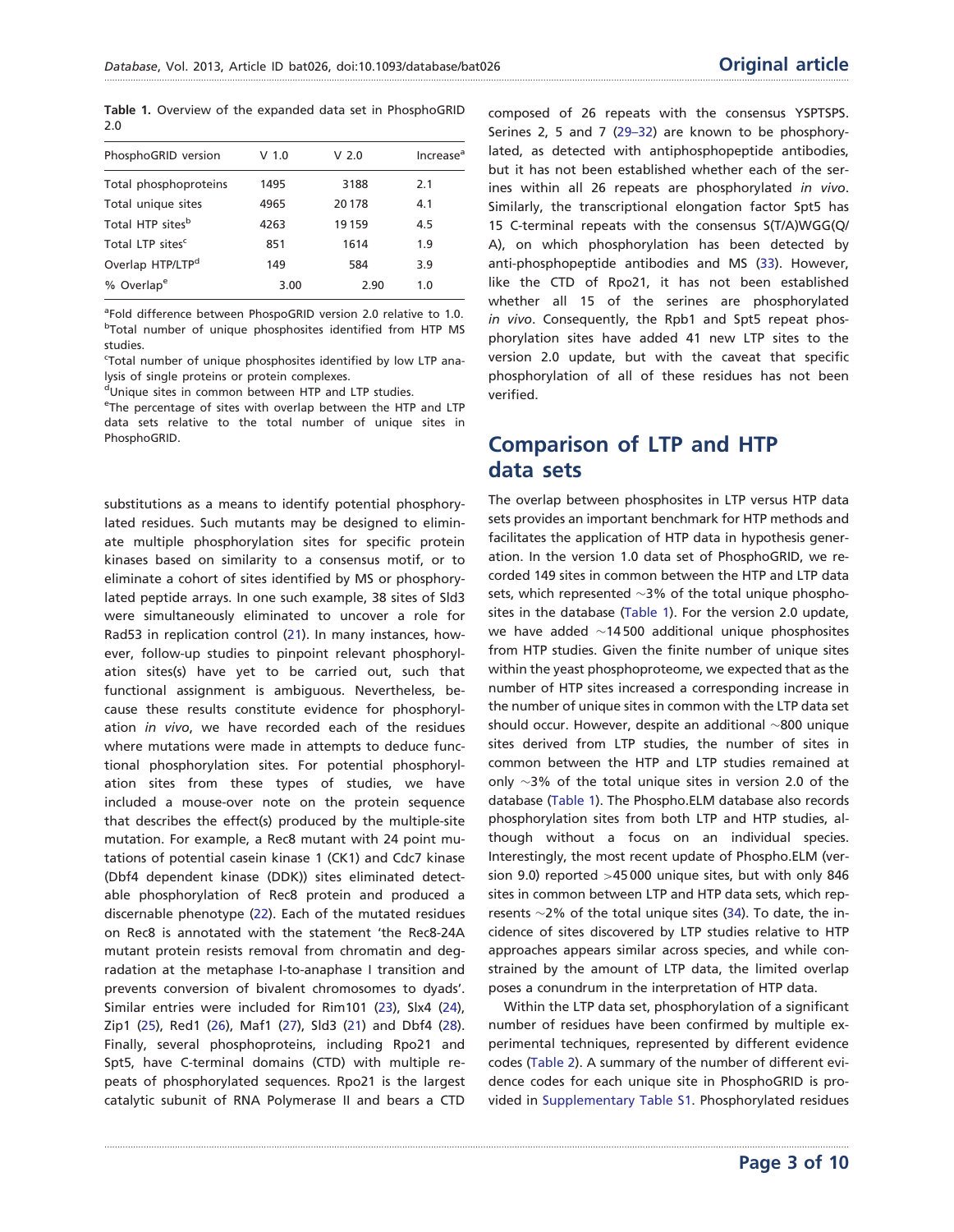<span id="page-3-0"></span>

|  |  | Table 2. Summary of techniques providing evidence for specific phosphosites in LTP studies |  |  |  |  |  |
|--|--|--------------------------------------------------------------------------------------------|--|--|--|--|--|
|  |  |                                                                                            |  |  |  |  |  |

| Technique                                                     | Residues <sup>a</sup> | Proteins <sup>b</sup> |
|---------------------------------------------------------------|-----------------------|-----------------------|
| MS analysis of phosphopeptides <sup>c</sup>                   | 794                   | 122                   |
| Phosphopeptide fingerprint                                    | 78                    | 39                    |
| Shift in protien mobility on SDS-PAGE                         | 612                   | 114                   |
| Loss of 32P label from protien with a mutation                | 159                   | 60                    |
| Recognized by specific anti-phosphopeptide antibody           | 180                   | 54                    |
| Recognized by anti-pT/pS antibody                             | 41                    | 40                    |
| Recognized by anti-pY antibody                                | 5                     | 4                     |
| Mutation of the residue affects activity                      | 902                   | 224                   |
| Phosphorylation of a synthetic peptide bearing the residue    | 180                   | 21                    |
| Identity to known phosphorylation on species ortholog         | 116                   | 33                    |
| Loss of phosphorylation in vitro with mutation of the residue | 322                   | 103                   |
| D or E substitution enhances activity of the protein          | 193                   | 61                    |
| Edman degradation of peptide                                  | 17                    | 10                    |
| Loss of isoelectric isoform with a mutation of the residue    | 42                    | 18                    |
| Detected by Phos-Tag or pro-diamond Q phospho-specific stain  | 17                    | 9                     |

.............................................................................................................................................................................................................................................................................................

aNumber of individual phosphorylated residues detected by the indicated technique in LTP studies.

<sup>b</sup>Number of proteins analyzed by the indicated technique in LTP studies.

Phosphosites identified using MS sequencing or mass determination of phosphopeptides.

that were demonstrated by five or more different techniques are detailed in [Table 3](#page-4-0). Typically, these residues were initially identified in LTP studies as phosphosites because of effects on protein activity, and accordingly 91% have a defined function annotated in PhosphoGRID (61 out of 67 total). In many cases, the presence of phosphorylation was subsequently confirmed by liquid chromatography (LC)-MS of phosphopeptides recovered from purified proteins, such that nearly one-half of sites described in LTP studies (794, Table 2) were initially detected, or were confirmed by MS approaches. It is also becoming increasingly common for investigators to produce specific anti-phosphopeptide antibodies against the phosphorylated residue(s), which provides additional confirmation of the phoshosphorylation, and also allows for simplified detection of the phosphorylation site under various experimental conditions (Tables 2 and [3\)](#page-4-0). It is interesting to note that 76% of phosphosites supported by at least five different techniques in the LTP data set were also present in one or more HTP data sets (45 of 59 sites). In fact, 35 of these well-characterized sites were discovered in at least two HTP studies, which are significant because  $\sim$ 11000 unique sites were represented in only one HTP study, whereas  $\sim$ 3000 sites were found in four or more HTP studies ([Figure 1\)](#page-4-0). In total, 731 phosphorylated residues found in LTP studies were discovered in two or more HTP data sets, which represents 45% of the total LTP sites. Thus, although overlap between the LTP and HTP phosphosites within the entire data set is limited ([Table 1](#page-2-0)), there is substantial overlap for sites that have been most thoroughly characterized.

# Extent of the phosphoproteome

A primary goal of MS-based phosphoproteomics efforts is to generate a complete catalog of relevant phosphorylated proteins and specific phosphorylation sites, and to determine how these change in response to environmental and developmental conditions. The expectation is that these resources will enable implementation of novel bioinformatic strategies for analysis and prediction of protein kinase/ phosphatase-substrate relationships and the elaboration of signaling networks. The version 2.0 PhosphoGRID update has added an additional  $\sim$ 15000 sites from HTP studies, a 4-fold increase from version 1.0 ([Table 1\)](#page-2-0). Given that the number of total phosphoproteins has only increased by 2-fold ([Table 1](#page-2-0)), the majority of new unique sites occur on previously documented phosphoproteins. Concordantly, the number of proteins with a single phosphorylation site increased from 556 to 775, i.e. only a 1.4 fold increase [\(Figure 2](#page-4-0)). Furthermore, most of the new unique phosphorylations from HTP studies were documented on already known multiply phosphorylated proteins ([Figure 2\)](#page-4-0). A recent analysis of a high confidence merged data set representing 12 independent HTP studies, called the 12 HQ data set, suggested that the yeast phosphoproteome is gradually approaching saturation because the average overlap of phosphosites between any two experiments is 12%, whereas the overlap between phosphoproteins in total is 28% ([35\)](#page-9-0). Similarly, from comparisons of overlap between different HTP studies, it was estimated that detection of the yeast phosphoproteome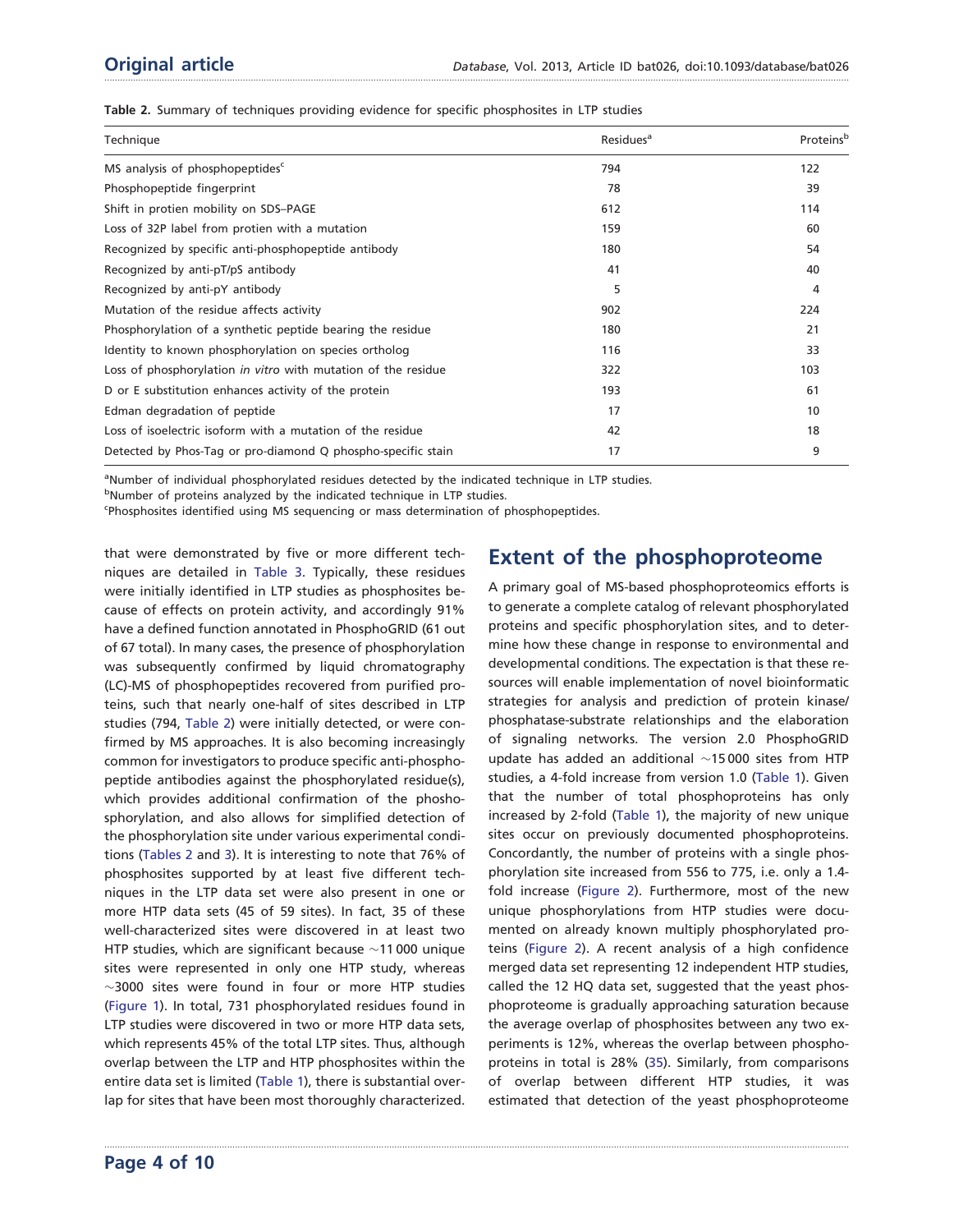<span id="page-4-0"></span>Table 3. Phosphorylation sites demonstrated by five or more experimental techniques

|                  | Protein Residue(s)             | Codes <sup>a</sup> | MS <sup>b</sup> | APP <sup>c</sup> | Activity <sup>d</sup> | <b>HTP<sup>e</sup></b> |
|------------------|--------------------------------|--------------------|-----------------|------------------|-----------------------|------------------------|
| Fbp1             | <b>S12</b>                     | $\overline{7}$     | Yes             | No               | Yes                   | 1                      |
| Fus3             | Y182                           | 7                  | Yes             | Yes              | Yes                   | 3                      |
| Gal4             | S699                           | $\overline{7}$     | Yes             | Yes              | Yes                   | 1                      |
| Hxk2             | <b>S15</b>                     | 7                  | Yes             | No               | ND                    | 6                      |
| Sic1             | S201                           | 7                  | Yes             | Yes              | Yes                   | 3                      |
| Cdc13            | <b>S306</b>                    | 6                  | Yes             | Yes              | ND                    | 1                      |
| Cki1             | <b>S85</b>                     | 6                  | Yes             | No               | Yes                   | 3                      |
| Fus3             | T180                           | 6                  | Yes             | Yes              | Yes                   | 1                      |
| Hog1             | T174, Y176                     | 6                  | Yes             | Yes              | Yes                   | 3, 6                   |
| Rfa1             | S178                           | 6                  | Yes             | No               | Yes                   | 9                      |
| Sic1             | T173                           | 6                  | Yes             | No               | Yes                   | 1                      |
| Spc110           | <b>S60</b>                     | 6                  | Yes             | No               | ND                    | 6                      |
| Sui2             | <b>S52</b>                     | 6                  | No              | Yes              | Yes                   | 0                      |
| Ace2             | S122                           | 5                  | Yes             | Yes              | Yes                   | 3                      |
| Atg1             | T226                           | 5                  | Yes             | Yes              | Yes                   | 0                      |
| Cbk1             | T743                           | 5                  | No              | Yes              | Yes                   | 0                      |
| Cdc19            | <b>S22</b>                     | 5                  | Yes             | No               | Yes                   | 6                      |
| Cdc28            | T169                           | 5                  | Yes             | Yes              | Yes                   | 4                      |
| Cdh1             | <b>S42</b>                     | 5                  | No              | No               | Yes                   | 0                      |
| Cdh1             | T157                           | 5                  | Yes             | No               | ND                    | 1                      |
| Cki1             | S25, S30                       | 5                  | No              | No               | Yes                   | 0                      |
| Dam1             | S257, S265, S292               | 5                  | Yes             | Yes              | Yes                   | 2, 1, 2                |
| Gsy2             | S655                           | 5                  | Yes             | No               | Yes                   | 7                      |
| Hta1             | S129                           | 5                  | Yes             | Yes              | Yes                   | 3                      |
| Ime <sub>2</sub> | Y244                           | 5                  | Yes             | No               | Yes                   | 0                      |
| Kss1             | T183, Y185                     | 5                  | Yes             | Yes              | Yes                   | 1, 2                   |
| Maf1             | S90, S177, S178,<br>S209, S210 | 5                  | Yes             | Yes              | Yes                   | 3, 3, 2, 3, 2          |
| Mig1             | S278, S381                     | 5                  | Yes             | No               | Yes                   | 4, 1                   |
| Nab <sub>2</sub> | T178, S180                     | 5                  | Yes             | No               | No                    | 0                      |
| Npl3             | S411                           | 5                  | Yes             | No               | Yes                   | 0                      |
| Pah1             | S110, S114, S723               | 5                  | Yes             | No               | Yes                   | 0                      |
| Pah1             | S168, S744, S748               | 5                  | Yes             | No               | Yes                   | 2, 7, 8                |
| Pho4             | <b>S100</b>                    | 5                  | Yes             | No               | Yes                   | 0                      |
| Pho4             | S152, S223                     | 5                  | Yes             | No               | Yes                   | 5, 2                   |
| Rpp1B            | <b>S96</b>                     | 5                  | Yes             | No               | Yes                   | 4                      |
| Sch9             | S711, T737, S758, S765         | 5                  | Yes             | No               | Yes                   | 0                      |
| Sch <sub>9</sub> | S723, S726                     | 5                  | Yes             | No               | Yes                   | 4,8                    |
| Shs1             | S519, S541                     | 5                  | Yes             | No               | Yes                   | 7, 5                   |
| Sko1             | S108, T113                     | 5                  | Yes             | No               | Yes                   | 1, 2                   |
| Spc110           | T64, T68                       | 5                  | No              | No               | No                    | 0                      |
| Sso1             | <b>S79</b>                     | 5                  | Yes             | Yes              | Yes                   | 0                      |
| Swi6             | <b>S160</b>                    | 5                  | Yes             | No               | Yes                   | 4                      |
| Ura7             | S424                           | 5                  | Yes             | No               | Yes                   | 0                      |
| Ycf1             | S251                           | 5                  | Yes             | Yes              | Yes                   | 7                      |

<sup>a</sup>Number of different evidence codes for the phosphorylation. <sup>b</sup>The phosphorylation was detected by LC-MS on purified protein (Yes/No).

<sup>c</sup>The phosphorylation was detected by specific anti-phosphopeptide antibodies (Yes/No, APP = antiphosphopeptide antibody).

<sup>d</sup>Mutation of the residue affects activity of the protein (Yes/No, ND = not determined).

<sup>e</sup>The number of independent HTP studies where the specific phosphorylation was discovered.



Figure 1. Number of occurrences of unique phosphorylation sites in different HTP studies. The number of unique sites identified in the indicated number of different HTP studies.



Figure 2. Distribution of multiply phosphorylated proteins in PhosphoGRID versions 1.0 and 2.0. Proteins with the indicated number of unique phosphorylated residues in PhosphoGRID versions 1.0 (open box) and 2.0 (open circle). The fold change in the number of phosphosites per protein between V 1.0 and 2.0 are indicated by black diamonds.

has reached 80–90% coverage ([36](#page-9-0)). Given the  $\sim$ 3200 phosphoproteins documented in PhosphoGRID 2.0, these estimates suggest that 3800 phosphoproteins may be present in yeast under standard growth conditions, corresponding to approximately two-thirds of the entire proteome. It should be noted that, unlike the 12 HQ data set [\(35\)](#page-9-0), we have included entries in PhosphoGRID of every phosphorylation site defined by a cut-off score designated as significant by authors of the HTP manuscripts. However, for each site from HTP studies, we plan to incorporate the published confidence scores in future updates.

# Most phosphosites identified in HTP studies are uncharacterized

.............................................................................................................................................................................................................................................................................................

The full exploitation of HTP studies will require functional characterization of many more phosphosites to chart the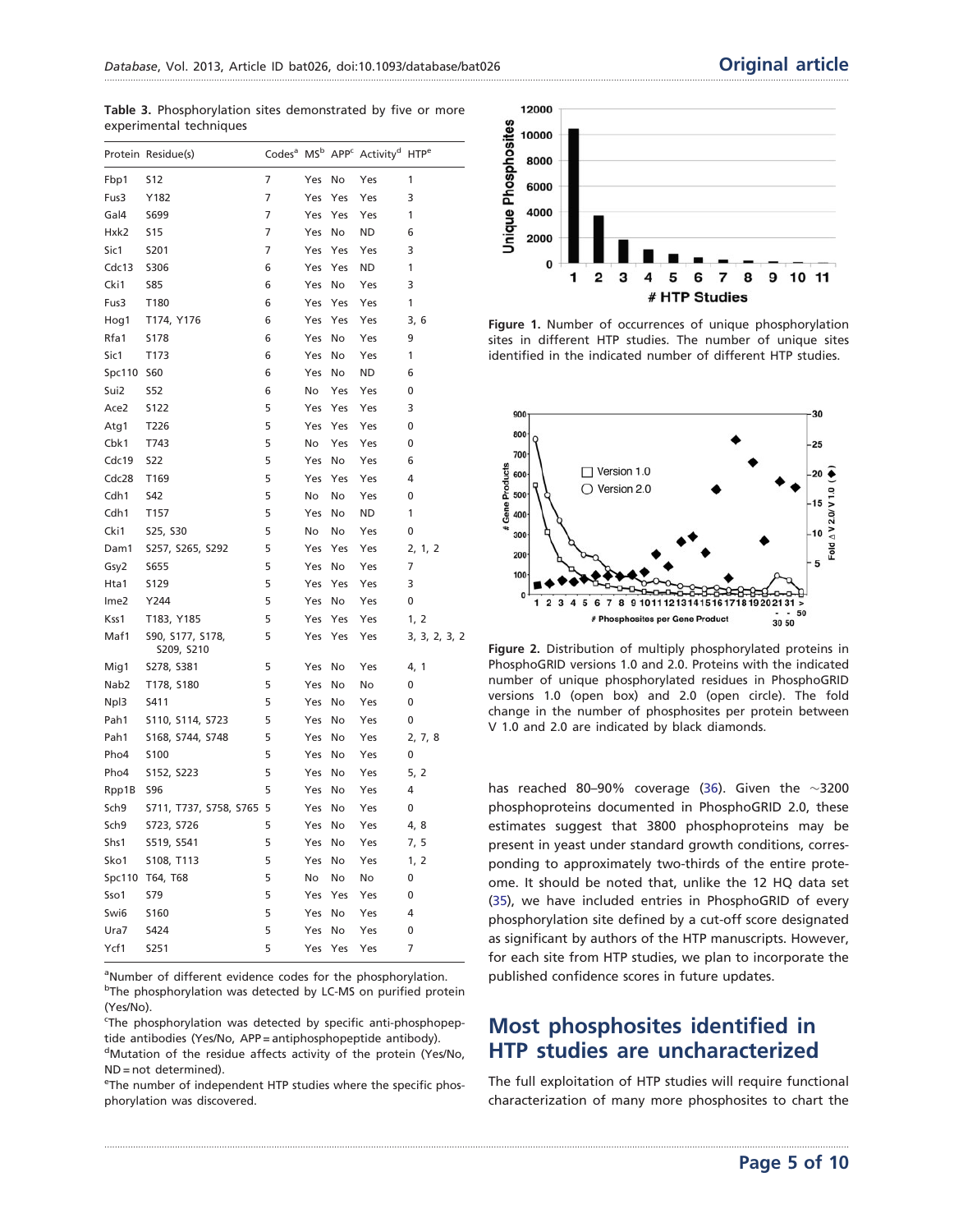phosphorylation-based regulatory events that control cellular behavior. PhosphoGRID documents the function of specific phosphorylated residues, including both specific biochemical effects and general phenotypic consequences. Not surprisingly, the majority ( $\sim$ 60%) of phosphosites characterized in LTP studies have an assigned function, often deduced from a mutant phenotype ([Table 3](#page-4-0)). Annotation of LTP articles for the version 2.0 update added an additional 249 unique sites on 25 proteins with defined function (Table 4).

In contrast, a much smaller fraction of sites identified in HTP studies ( $\sim$ 3%) have a defined function by virtue of overlap with the LTP data set ([Table 1](#page-2-0)). Based on analysis of the 12HQ data set, is was suggested that sites identified three or more times in HTP studies are most likely to represent regulatory phosphorylation events, rather than inconsequential or non-specific phosphorylation ([35\)](#page-9-0). By application of this criterion to the version 2.0 data set,  $\sim$ 4900 phosphorylated residues on 1500 proteins in the yeast proteome might confer an obvious regulatory function. However, because of the stringency applied to assemble the 12HQ data set, this is probably a conservative estimate [\(35\)](#page-9-0). We examined whether there was a correlation between the number of occurrences of specific phosphoresidues in the HTP data sets and how many of those were shown to confer function in LTP studies. We in fact observed a strong negative correlation between the number of sites identified in HTP sites with function and the total number of occurrences in different HTP studies

Table 4. Defined functions for phosphorylation sites in PhosphoGRID 2.0

| Effect on Function                                 |     | Residues <sup>a</sup> Proteins <sup>b</sup> |  |  |  |
|----------------------------------------------------|-----|---------------------------------------------|--|--|--|
| Specific effects on protein structure/function     |     |                                             |  |  |  |
| Promotes a protein interaction                     | 222 | 42                                          |  |  |  |
| Inhibits a protein interaction                     | 212 | 35                                          |  |  |  |
| Modifies interaction with small<br>molecule/ligand | 11  | 7                                           |  |  |  |
| Functional consequence of phosphorylation          |     |                                             |  |  |  |
| Activates protein function                         | 240 | 88                                          |  |  |  |
| Inhibits protein function                          | 124 | 27                                          |  |  |  |
| Targets protein for degradation                    | 92  | 24                                          |  |  |  |
| Enhances protein stability                         | 30  | 6                                           |  |  |  |
| Modifies subcellular localization                  | 126 | 51                                          |  |  |  |
| Total                                              | 940 | 225                                         |  |  |  |
| Increase from version 1.0                          | 249 | 25                                          |  |  |  |

<sup>a</sup>Number of individual phosphorylated residues in PhospoGRID assigned the indicated function.

<sup>b</sup>Number of proteins in PhosphoGRID bearing a phosphoresidue assigned the indicated function.

.............................................................................................................................................................................................................................................................................................

(Figure 3), suggesting that sites identified in multiple HTP studies are less well characterized for function.

Several factors likely contribute to the low representation of characterized sites in HTP data. First, HTP data sets are enriched in phosphopeptides from proteins of higher relative abundance ([35,](#page-9-0) [36](#page-9-0)). We observe that phosphosites identified in LTP studies derive from proteins of slightly lower average abundance  $(\sim1600$  molecules per cell, median 1800) than phosphosites identified in HTP experiments ( $\sim$ 1800 molecules per cell, median 1800), but this difference may be an underestimate because only 70% of proteins in the LTP data set have associated abundance measurements [\(37\)](#page-9-0). Protein phosphorylation is correlated with a shorter protein half-life ([38\)](#page-9-0), and proteins within the 12HQ data set were found to have  $\sim$ 50% shorter half-life than presumptive non-phosphoproteins not present in the data set [\(35\)](#page-9-0). Considering that at least 10% of defined phosphorylations target proteins for degradation (Table 4), the most unstable phosphoproteins are unlikely to be adequately represented in proteomic data sets measuring protein stability. Consequently, the 10% of phosphorylations shown to promote degradation in LTP studies (Table 4), is likely a substantial underrepresentation because proteins with half-lives of <10 minutes can be difficult to detect by MS methods ([39\)](#page-9-0). Finally, and perhaps most importantly, the sparse nature of the current LTP data set inherently limits its applicability as a benchmark to evaluate sites identified in HTP studies. For example, there are 404 residues in PhosphoGRID that have been discovered eight or more times in separate HTP studies [\(Supplementary Table S2\)](http://database.oxfordjournals.org/lookup/suppl/doi:10.1093/database/bat026/-/DC1), and of these, only 15 have been examined for function ([Table 5\)](#page-6-0). Overall, at present, the frequency of phosphosite discovery is not obviously predictive of function. Consequently, bioinformatic prediction of functional phosphorylated residues will require utilization of additional parameters that may include, but not limited to, protein kinase consensus sequences, subcellular



Figure 3. Relationship between the number of sites with characterized function and their frequency of occurrence in HTP studies.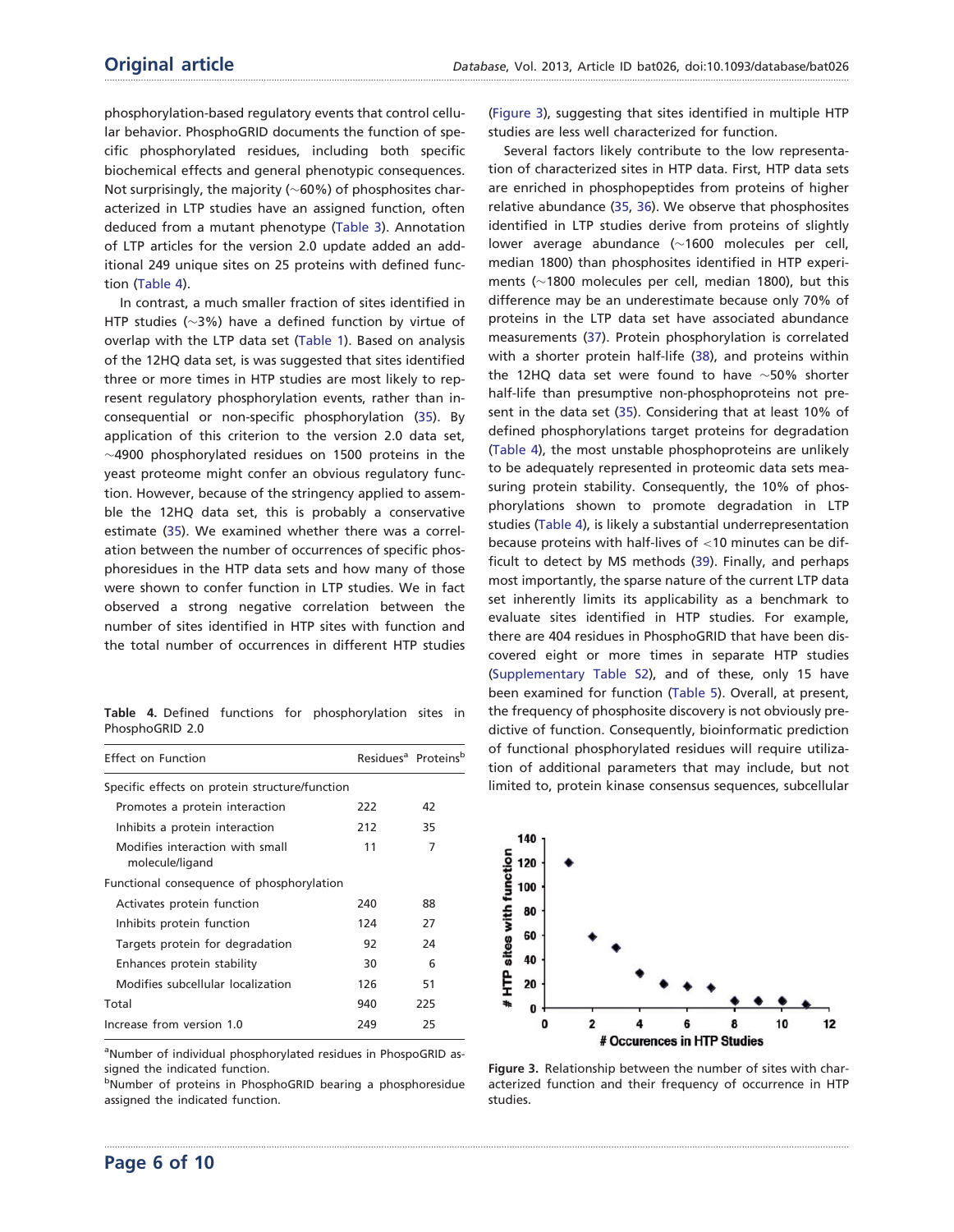| Gene              | <b>HAA</b> | R#       | <b>HTP</b> | <b>Function</b>                                                                                                                                          |
|-------------------|------------|----------|------------|----------------------------------------------------------------------------------------------------------------------------------------------------------|
| GSY2              | S          | 651      | 11         | Inhibits Gsy2 function                                                                                                                                   |
| MYO5              | s          | 357      | 11         | Activates Myo5 function, required to sustain polarized actin cytoskeleton                                                                                |
| UGP1              | S          | 11       | 11         | Regulates Ugp1 conformational state                                                                                                                      |
| BNI5              | S          | 346, 350 | 10         | Required for interaction of Bni5 with Cdc11                                                                                                              |
| CDC37             | S          | 14       | 10         | Activates Cdc37 function, mutation produces sensitivity to cell wall stress<br>(note sometimes referred to as \$13)                                      |
| NAP1              | S          | 177      | 10         | Phosphorylation of Nap1 by CK2 regulates nuclear import                                                                                                  |
| RPP2B             | S          | 100      | 10         | Targets Rpp2B for degradation                                                                                                                            |
| SHS1              | S          | 447      | 10         | Regulates Shs1 interaction with Gin4, phosphorylated by Pho85                                                                                            |
| CDC <sub>28</sub> | Y          | 19       | 9          | Inhibits Cdc28 function                                                                                                                                  |
| CDC3              | S          | 509      | 9          | Promotes dissasembly of obsolete septin ring from the previous cell cycle                                                                                |
| PMA1              | т          | 912      | 9          | Required for Pma1 function, Tor/Sch9-dependent                                                                                                           |
| RFA1              | S          | 178      | 9          | Required for Rfa1 interaction with Mec1                                                                                                                  |
| SCH9              | S          | 726      | 9          | Required for Sch9 function, phosphorylated by Tor1                                                                                                       |
| CDC37             | S          | 17       | 8          | Required for Cdc37, phosphoryated by CK2                                                                                                                 |
| SHS1              | S          | 447      | 8          | Regulates Shs1 interaction with Gin4, phosphorylated by Pho85                                                                                            |
| CHO <sub>1</sub>  | s          | 46       | 8          | Required for Cho1 function, phosphorylated by TPK1                                                                                                       |
| GSY <sub>2</sub>  | S          | 655      | 8          | Inhibits Gsy2 function                                                                                                                                   |
| PAH1              | S          | 748      | 8          | Inhibits protein Pah1 function, mutation in combination with other S/T residues causes<br>an increase in specific phosphatidic acid phosphatase activity |
| SHS1              | Τ          | 539      | 8          | Regulates Shs1 interaction with Gin4                                                                                                                     |
| WHI5              | S          | 62       | 8          | Mutation (along with other Cdk8 consensus sites) causes synthetic lethality with Swi6-4SA                                                                |

.............................................................................................................................................................................................................................................................................................

<span id="page-6-0"></span>Table 5. Functional sites reported eight or more times in independent HTP studies

HAA = hydroxylamino acid, R# = residue number

distribution, evolutionary conservation and polymorphic variability ([35](#page-9-0)). PhosphoGRID will become increasingly useful for this purpose as the data sets, and linkage of specific sites to protein kinases, phosphatases, physiological conditions and functions is expanded.

### Phosphorylation-based signaling networks

An important feature of PhosphoGRID is the documentation of experimental evidence for phosphorylation/dephosphorylation of specific sites by protein kinases and phosphatases, respectively, as well as the involvement of regulatory subunits. PhosphoGRID also records the specific conditions under which phosphorylation events occur. These details will facilitate the predicting and mapping of complex signal transduction networks ([40](#page-9-0)). The version 2.0 update contains a significant expansion of phosphosites that occur under specific physiological conditions, typically indentified by the differential SILAC labeling technique ([41](#page-9-0)). In total, these studies have expanded the number of unique phosphosites that appear under specific conditions by nearly 6-fold to  $\sim$ 3200 sites on  $\sim$ 1100 proteins. Examples

include the response to the target of rapamycin (TOR) inhibitor rapamycin ([10,](#page-8-0) [11](#page-8-0)), osmotic stress ([14](#page-8-0)) and DNA damage [\(15](#page-8-0)). A MS-based study with a chemically conditional analog-sensitive allele of CDK1/CDC28, resulted in the identification of >2000 cell cycle–regulated phosphorylation events on  $\sim$ 800 proteins [\(12\)](#page-8-0). These HTP studies also added evidence for phosphorylation by specific protein kinases, typically based on a genetic requirement for the phosphorylation in vivo in combination with a match of the site to a well-defined consensus sequence. These new data include  $\sim$ 700 sites for Cdk1/Cdc28,  $\sim$ 160 sites for Mec1/Tel1 and  $\sim$ 150 sites for Rad53 during DNA damage response [\(15\)](#page-8-0), and 46 rapamycin-sensitive sites specific for Tor1 ([10,](#page-8-0) [11\)](#page-8-0). Additionally, we have documented 456 sites whose abundance decreases 4-fold or more in strains deleted of genes encoding protein kinases ([17](#page-8-0)). Interestingly, and important to note, deletion of genes encoding both kinases and phosphatases typically results in both decreases and increases in the abundance of a large number of specific phosphorylations, which demonstrates the interconnection of global phosphorylation networks [\(17\)](#page-8-0). Consequently, it is becoming increasingly clear that most, if not all, protein kinases and phosphatases operate within networks that include multiple inputs by upstream regulators as well as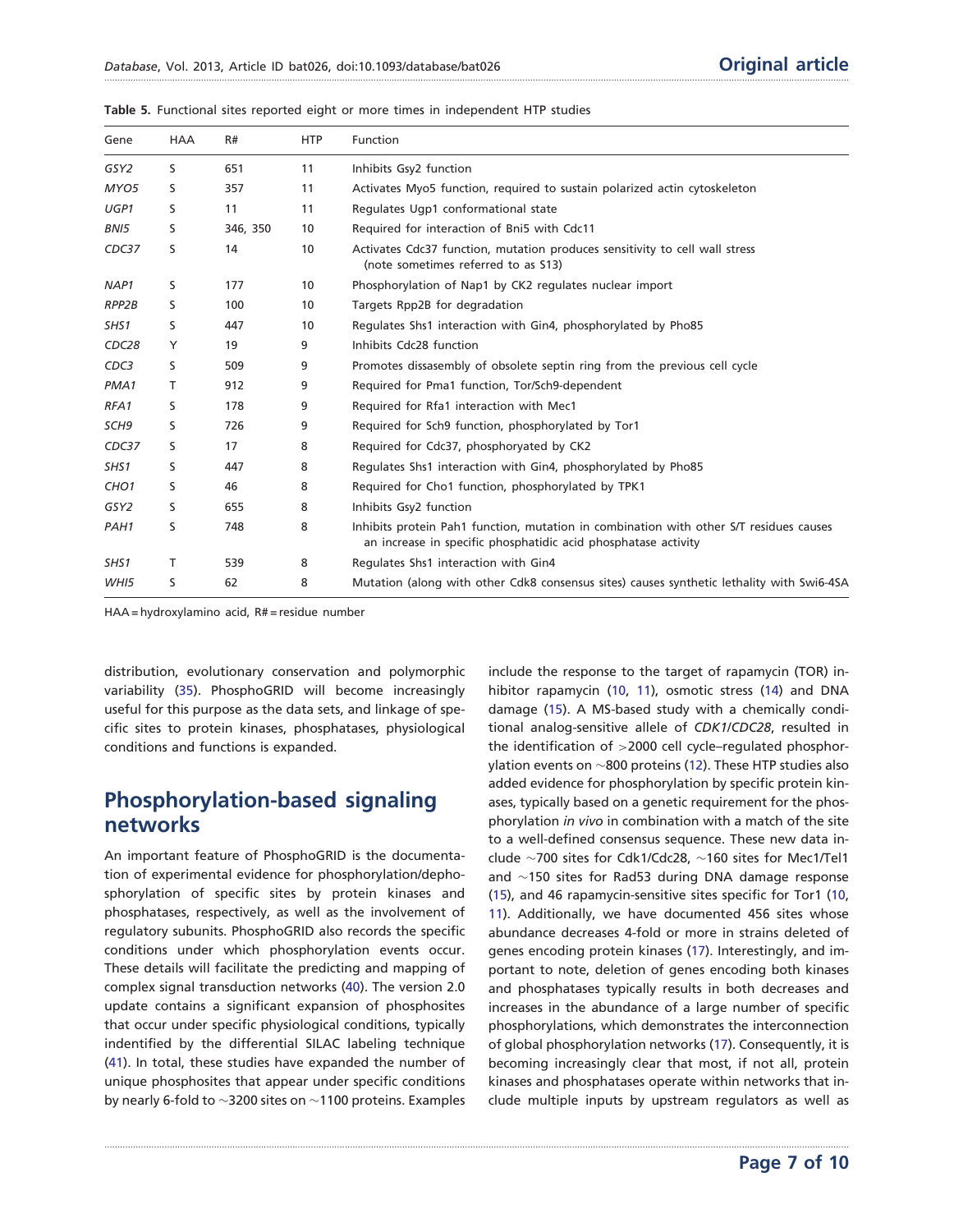negative feedback loops [\(13](#page-8-0), [42\)](#page-9-0). For each phosphosite where abundance is altered in strains deleted of protein kinase or phosphatase genes, we have documented the relative fold change in the 'Notes' field for the specific residue ([17\)](#page-8-0).

In total, with the version 2.0 update, we have documented protein kinases for 2257 phosphosites, representing  $\sim$ 10% of the total unique sites, 482 of which also have documented evidence for the involvement of specific cyclins or other regulatory subunits. In these instances for the MS proteomics studies, evidence of phosphorylation by specific protein kinases typically includes a genetic requirement for the phosphorylation in vivo in combination with a match of the site to a well-defined consensus sequence. Ideally, however, definitive proof that specific sites are phosphorylated by a protein kinase requires demonstration that the enzyme is capable of phosphorylating purified recombinant protein substrate on the same residue in vitro.

Regulation of protein function by dephosphorylation is an important but still underappreciated component of signal transduction networks ([43\)](#page-9-0). In contrast to the rapid expansion of phosphosites associated with specific protein kinases, far fewer sites are described as substrates for protein phosphatases. In PhosphoGRID version 2.0, only 259 sites on 102 proteins are associated with specific phosphatases, and of these, only 19 implicate a specific phosphatase regulatory subunit. Approximately one-half of these are represented by sites whose abundance was increased 4-fold or more in strains deleted of genes encoding phosphatase catalytic subunits ([17](#page-8-0)), while the remainder were identified in LTP studies focused on regulation of specific proteins by dephoshorylation. The identification and characterization of phosphatases that remove specific phosphorylated residues is inherently more difficult than analysis of kinase-mediated phosphorylation, and we expect that the number of sites associated with specific phosphatases will expand considerably with additional large-scale MS-based efforts in the near future.

Decades of research have entrenched the concept that protein kinases and phosphatases do not act in isolation but instead form complex networks, in which each enzyme regulates one or more other enzymes, often accompanied by embedded positive and negative feedback loops ([40](#page-9-0)). These features can in part be inferred from phosphorylation sites that are identified on the kinases and phosphatases themselves, in either LTP or HTP studies. A recent systematic analysis of the kinase/phosphatase interaction network of yeast revealed 485 phosphorylation sites on kinases and phosphatases, as well as on their interaction partners [\(13\)](#page-8-0). In total, the version 2.0 data set contains 1506 documented sites on protein kinases, 94 sites on protein phosphatases and 149 sites on kinase or phosphatase-associated regulatory subunits. The integration of interaction data and phosphorylation site data across the entire PhosphoGRID data set should facilitate the prediction of new network elements and information flow in the form of regulated phosphorylation events.

# Conclusions and perspective

The PhosphoGRID version 2.0 update represents a substantial expansion of the phosphosite data set, as derived from both HTP and LTP studies, which to date have surprisingly little overlap. Our analysis, and that of others [\(35\)](#page-9-0), indicates that discovery of phosphorylated proteins in the yeast proteome is becoming saturated, but that the number of unique phosphorylated residues continues to grow with each HTP study reported. Based on the current PhosphoGRID HTP data set, it does not appear possible to predict the relevance of specific phosphorylated residues based on frequency of discovery alone. Aside from the putative roles of particular individual sites, this issue will be critical to understand the function and evolution of the phosphoproteome. From an evolutionary perspective, it has been argued that the rapid evolution of much of the phosphoproteome arises because a large fraction of the sites are non-functional and thus not subject to selective pressure ([44](#page-9-0)). This notion raises the important issue of how to define phosphosite function, especially because many proteins are phosphorylated on multiple sites that individually may be dispensable but collectively may confer an important function, such as cooperative protein recognition or regulation ([45–50\)](#page-9-0). The continued accumulation of evidence for phosphosite function based on LTP data in PhosphoGRID will allow this and other hypotheses regarding the phosphoproteome to be tested systematically.

# Supplementary data

[Supplementary data](http://database.oxfordjournals.org/lookup/suppl/doi:10.1093/database/bat026/-/DC1) are available at Database Online.

# Acknowledgments

.............................................................................................................................................................................................................................................................................................

We thank Brenda Andrews, Mike Snyder, Ben Turk, Ruedi Aebersold, Bernd Bodenmiller, Victor Neduva, Erin O'Shea, Linda Breeden and LeAnn Howe for helpful discussions, and Stefanie Wanka for providing annotated data. M.T. was supported by a Canada Research Chair in Systems and Synthetic Biology and a Genome Quebec International Recruitment Award. The content is solely the responsibility of the authors and does not necessarily represent the official views of the National Institutes of Health or other agencies.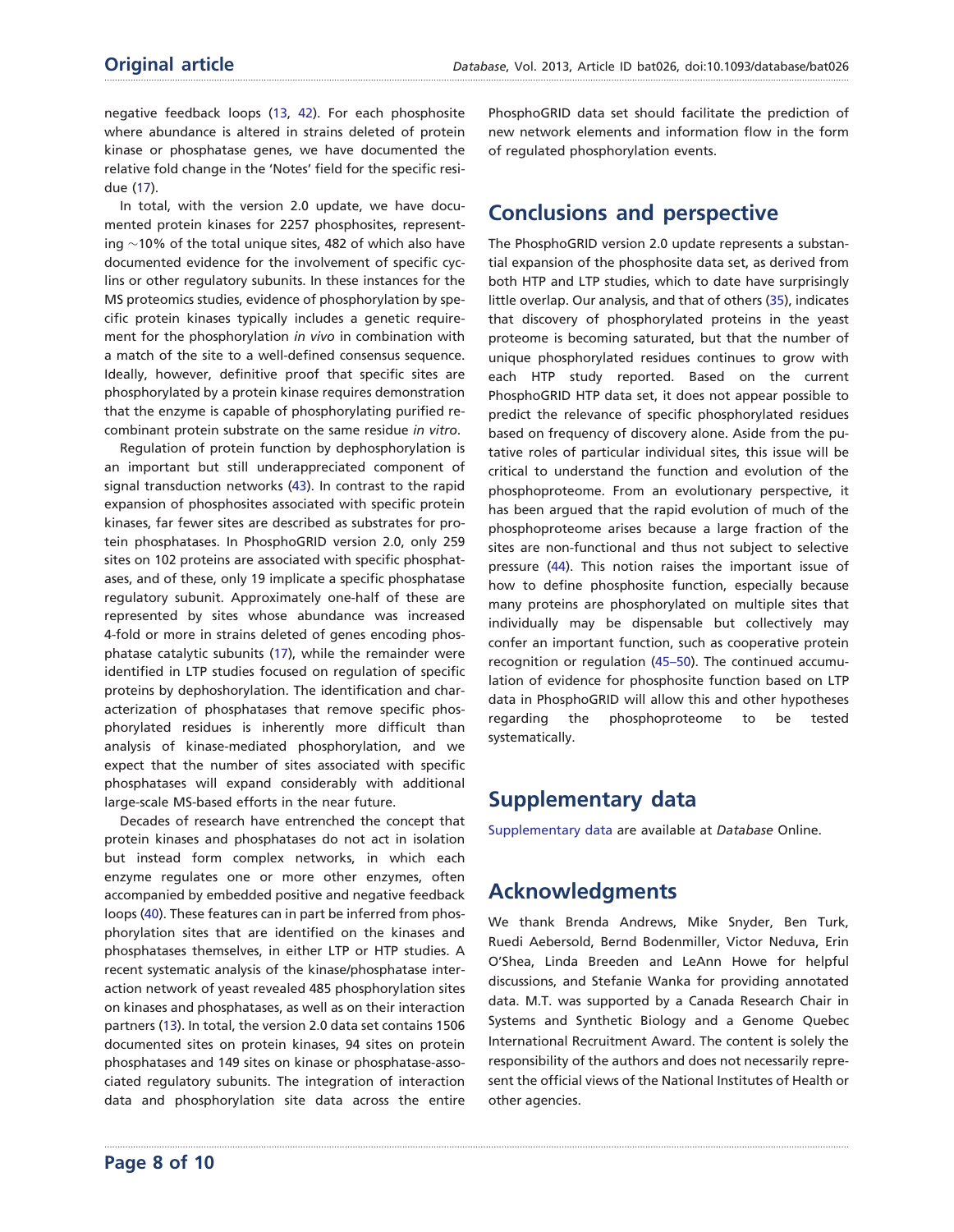# <span id="page-8-0"></span>Funding

This work was supported by Grant Number 0011258 from the Canadian Cancer Society Research Institute (IS), Grant Numbers 1R01RR024031-01 and R24RR032659 from the NIH National Center For Research Resources (M.T., K.D.), Grant Number BB/F010486/1 from the Biotechnology and Biological Sciences Research Council (M.T.) and Grant Number HOP-120237 from the Canadian Institutes for Health Research (I.S.). Funding for open access charge: Canadian Institutes for Health Research (I.S.) Grant Number HOP-120237.

Conflict of interest. None declared.

# References

- 1. Seet,B.T., Dikic,I., Zhou,M.M. et al. (2006) Reading protein modifications with interaction domains. Nat. Rev. Mol. Cell Biol., 7, 473–483.
- 2. Stark,C., Su,T.C., Breitkreutz,A. et al. (2010) PhosphoGRID: a database of experimentally verified in vivo protein phosphorylation sites from the budding yeast Saccharomyces cerevisiae. Database, 2010, bap026.
- 3. Ingrell,C.R., Miller,M.L., Jensen,O.N. et al. (2007) NetPhosYeast: prediction of protein phosphorylation sites in yeast. Bioinformatics, 23, 895–897.
- 4. Cherry,J.M., Hong,E.L., Amundsen,C. et al. (2012) Saccharomyces genome database: the genomics resource of budding yeast. Nucleic Acids Res., 40, D700–D705.
- 5. Sayers,E.W., Barrett,T., Benson,D.A. et al. (2012) Database resources of the National Center for Biotechnology Information. Nucleic Acids Res., 40, D13–D25.
- 6. Christie,K.R., Weng,S., Balakrishnan,R. et al. (2004) Saccharomyces genome database (SGD) provides tools to identify and analyze sequences from Saccharomyces cerevisiae and related sequences from other organisms. Nucleic Acids Res., 32, D311–D314.
- 7. Teixeira,M.C., Monteiro,P., Jain,P. et al. (2006) The YEASTRACT database: a tool for the analysis of transcription regulatory associations in Saccharomyces cerevisiae. Nucleic Acids Res., 34, D446–D451.
- 8. Briache,A., Marrakchi,K., Kerzazi,A. et al. (2011) Transparent mediation-based access to multiple yeast data sources using an ontology driven interface. BMC Bioinformatics, 13 (Suppl. 1), S7.
- 9. Stark,C., Breitkreutz,B.J., Chatr-Aryamontri,A. et al. (2011) The BioGRID interaction database: 2011 update. Nucleic Acids Res., 39, D698–D704.
- 10. Huber,A., Bodenmiller,B., Uotila,A. et al. (2009) Characterization of the rapamycin-sensitive phosphoproteome reveals that Sch9 is a central coordinator of protein synthesis. Genes Dev., 23, 1929–1943.
- 11. Soulard,A., Cremonesi,A., Moes,S. et al. (2010) The rapamycinsensitive phosphoproteome reveals that TOR controls protein kinase A toward some but not all substrates. Mol. Biol. Cell, 21, 3475–3486.
- 12. Holt,L.J., Tuch,B.B., Villen,J. et al. (2009) Global analysis of Cdk1 substrate phosphorylation sites provides insights into evolution. Science, 325, 1682–1686.

- 13. Breitkreutz,A., Choi,H., Sharom,J.R. et al. (2010) A global protein kinase and phosphatase interaction network in yeast. Science, 328, 1043–1046.
- 14. Soufi,B., Kelstrup,C.D., Stoehr,G. et al. (2009) Global analysis of the yeast osmotic stress response by quantitative proteomics. Mol. Biosyst., 5, 1337–1346.
- 15. Chen,S.H., Albuquerque,C.P., Liang,J. et al. (2010) A proteome-wide analysis of kinase-substrate network in the DNA damage response. J. Biol. Chem., 285, 12803–12812.
- 16. Helbig,A.O., Rosati,S., Pijnappel,P.W. et al. (2011) Perturbation of the yeast N-acetyltransferase NatB induces elevation of protein phosphorylation levels. BMC Genomics, 11, 685.
- 17. Bodenmiller,B., Wanka,S., Kraft,C. et al. (2010) Phosphoproteomic analysis reveals interconnected system-wide responses to perturbations of kinases and phosphatases in yeast. Sci, Signal., 3, rs4.
- 18. Randell,J.C., Fan,A., Chan,C. et al. (2010) Mec1 is one of multiple kinases that prime the Mcm2-7 helicase for phosphorylation by Cdc7. Mol. Cell, 40, 353–363.
- 19. Kijanska,M., Dohnal,I., Reiter,W. et al. (2010) Activation of Atg1 kinase in autophagy by regulated phosphorylation. Autophagy, 6, 1168–11678.
- 20. Yeh,Y.Y., Shah,K.H., Chou,C.C. et al. (2011) The identification and analysis of phosphorylation sites on the Atg1 protein kinase. Autophagy, 7, 716–726.
- 21. Zegerman,P. and Diffley,J.F. (2010) Checkpoint-dependent inhibition of DNA replication initiation by Sld3 and Dbf4 phosphorylation. Nature, 467, 474–478.
- 22. Katis,V.L., Lipp,J.J., Imre,R. et al. (2010) Rec8 phosphorylation by casein kinase 1 and Cdc7-Dbf4 kinase regulates cohesin cleavage by separase during meiosis. Dev. Cell, 18, 397–409.
- 23. Nishizawa,M., Tanigawa,M., Hayashi,M. et al. (2010) Pho85 kinase, a cyclin-dependent kinase, regulates nuclear accumulation of the Rim101 transcription factor in the stress response of Saccharomyces cerevisiae. Eukaryot. Cell, 9, 943–951.
- 24. Ohouo,P.Y., Bastos de Oliveira,F.M., Almeida,B.S. et al. (2010) DNA damage signaling recruits the Rtt107-Slx4 scaffolds via Dpb11 to mediate replication stress response. Mol. Cell, 39, 300–306.
- 25. Zhu, Z., Mori, S., Oshiumi, H. et al. (2010) Cyclin-dependent kinase promotes formation of the synaptonemal complex in yeast meiosis. Genes Cells, 15, 1036–1050.
- 26. Lai,Y.J., Lin,F.M., Chuang,M.J. et al. (2010) Genetic requirements and meiotic function of phosphorylation of the yeast axial element protein Red1. Mol. Cell Biol., 31, 912–923.
- 27. Graczyk,D., Debski,J., Muszynska,G. et al. (2011) Casein kinase IImediated phosphorylation of general repressor Maf1 triggers RNA polymerase III activation. Proc. Natl. Acad. Sci. USA, 108, 4926–4931.
- 28. Lopez-Mosqueda, J., Maas, N.L., Jonsson, Z.O. et al. (2010) Damageinduced phosphorylation of Sld3 is important to block late origin firing. Nature, 467, 479–483.
- 29. Mayer,A., Lidschreiber,M., Siebert,M. et al. (2010) Uniform transitions of the general RNA polymerase II transcription complex. Nat. Struct. Mol. Biol., 17, 1272–1278.
- 30. Kim,H., Erickson,B., Luo,W. et al. (2010) Gene-specific RNA polymerase II phosphorylation and the CTD code. Nat. Struct. Mol. Biol., 17, 1279–1286.
- 31. Kim,M., Suh,H., Cho,E.J. et al. (2009) Phosphorylation of the yeast Rpb1 C-terminal domain at serines 2, 5, and 7. J. Biol. Chem., 284, 26421–26426.
- 32. Akhtar,M.S., Heidemann,M., Tietjen,J.R. et al. (2009) TFIIH kinase places bivalent marks on the carboxy-terminal domain of RNA polymerase II. Mol. Cell, 34, 387–393.